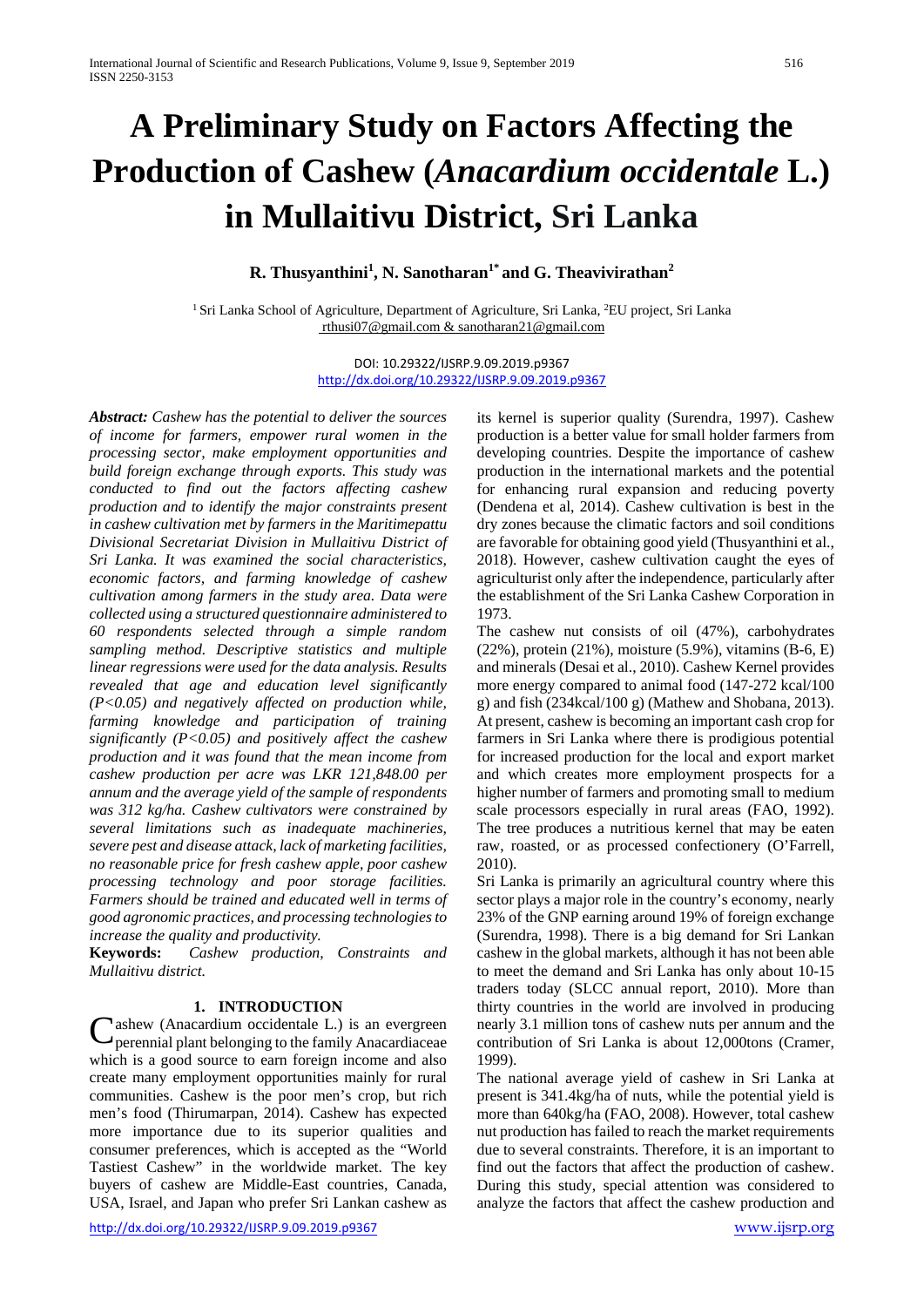to identify the major constraints met by cashew growers in Mullaitivu district, Sri Lanka.

# **2. METHODOLOGY**

# **2.1Study area**

This research was conducted in Maritimepattu D.S division in Mullaitivu district, Northern Province of Sri Lanka located at 9.16'N latitude 80°47' E longitude and the elevation is 36.5 m above sea level. Land area of Mullaitivu District is 2,617 km2 and mean temperature, annual rainfall and relative humidity were 27.8 °C, 1473mm and 69%, respectively.

## **2.2Sample size and sampling method**

The simple random sampling technique was used to select 60 cashew growers from Maritimepattu D.S division, Mullaitivu district, Sri Lanka.

## **2.3 Information from farmers**

Dependent and independent variables were measured in this study. The dependent variable of this study was the production while, the independent variables were identified as the factors affecting the production, such as age, gender, education level, farming experience, land extent, farming knowledge, extension services and training and capacity.

## **2.4 Data analysis**

The data collection was done using pretested questionnaire and informal discussions with respondents. Collected data were statistically analysed in the multiple linear regression model using Statistical Package for Social Sciences (SPSS version: 20.0) software. P values less than 0.05 were considered the level of significance of the result.

#### **3. RESULTS AND DISCUSSIONS 3.1 Socio economic background**

The age level of the selected respondents ranged from 24 to 76 years and the highest percentage belongs to the category of 31-50 years (51.7%). Considering the gender of the 60 respondents in cashew farming, 38 were male and 22 were female which shows that involvement of male was more than female in cashew farming while, 63.3% of the cashew growers were educated up to the ordinary level followed by 10% up to advanced level. As the farming experience was one of the most important socioeconomic variables, around 55% of the farmers in the studied it showed 20- 30 years of experience in cashew farming while, 40 % were with at least 10 years of experience and 5 % of the farmers were having experience of more than 35 years. The land extends under cashew cultivation ranges from 0.5 hectares to 15hectares. Fifty eight percent of the growers had less than 2 hectares and 2 % of them had more than 10 hectares. Moreover, levels of knowledge were categorized into three: high, medium and low. According to that, the overall majority of the respondents (58%) had a poor knowledge on a recommended agricultural practices, while only 4% of the growers had good knowledge on overall agricultural practices. The majority of them who approached information from the SLCC. Most of the growers received extension services

through personal/ home visits by an extension officers of SLCC. In addition, group meetings and field visits also were organized by SLCC for them where, minority of growers (27%) were not received extension services. Training is one of the factors which determine the knowledge, skill, and attitudes of the growers. The majority of the growers had trained, while 33% of them were not trained with respect to cashew cultivation and processing.

Only five percent of the growers were engaged in cashew farming while, 80% of them were engaged in other agricultural farming such as paddy and other field crops. Further, 3.3 % of the farmers were engaged in government jobs and 11.7 % of the growers were engaged in other occupations like own business and labouring. According to the results most of the cashew growers did not mainly occupy with cashew farming.

With respect to the yield performance, which varied from 80 kg to 320kg per hectare. About 13% of the growers produced less than 100kg per hectare yield. And 30% of them had produced from 100kg to 200kg per hectare. The half of the cashew growers 'productivity was about 200kg to 300kg followed by 7% of the farmers had more than 300kg.

**Table 1: Multiple linear regression analysis of factors which affect cashew production**

| <b>Factors/Variables</b>  | <b>B</b> value | <b>Significant</b><br>level |
|---------------------------|----------------|-----------------------------|
| Age                       | $-935$         | $\ast$                      |
| Gender                    | $-39.621$      | Ns                          |
| <b>Education</b> level    | $-2.581$       | ∗                           |
| Farming experience        | .789           | Ns                          |
| Cashew land extent        | 1.671          | Ns                          |
| Farming knowledge         | 5.165          | ∗                           |
| <b>Extension services</b> | $-2.487$       | Ns                          |
| Training and capacity     | 12.852         | *                           |

 $Ns-Non significant$  \* -Significant (P<0.05) Out of the eight factors, only four factors significantly (P< 0.05) affect the cashew production in multiple linear regression analysis. Table 1 shows that the age of the farmers significantly and negatively influences the cashew production because the old growers had old plants and they did not know the recommended practices on cashew farming while, age of the growers can have a profound effect on technology adoption (Shivani, 2000). Resultant, they were getting a least productivity from their cashew land.

The education level of the growers also significantly and negatively influences the cashew production (Table 1). The reasons were educated growers migrated to another area to find the technological related job. Therefore, they did not encourage with not only cashew cultivation but also agriculture. Moreover, General education is thought to create a favorable mental attitude for the acceptance of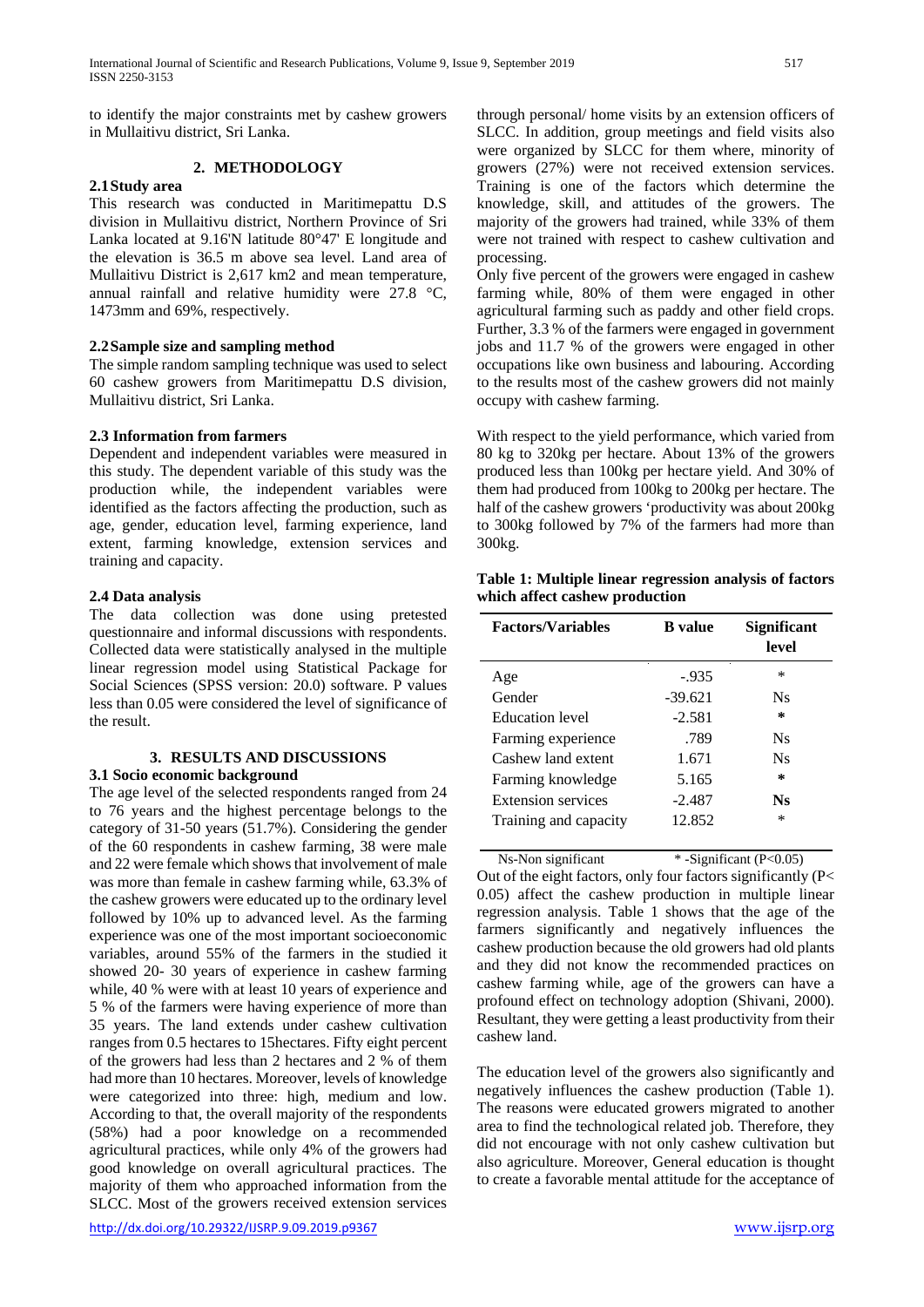new practices, especially of information intensive and management intensive practices (Caswell, 2001).

Knowledge in cashew farming significantly and positively influences the cashew production (Table 1). Because, growers who followed recommended practices. As a result, they got the maximum productivity from their land area. Damianos and Skuras (1996) discovered that farmers with a strong belief in their own knowledge, which had been gathered through the continuous day to day learning, were more reluctant to adopt innovations. However, the growers who had proper knowledge they had obtained the higher yield.

Participating in training programs significantly and positively influences the cashew production (Table 1). Training motivates farmers to adopt new technologies and there was a significant positive relationship between participation in the training programs and the adoption of innovative agricultural production practices (Karki, 2011).

### **3.2 Constraints in cashew cultivation**

Growers were facing various problems with response to production, marketing and processing of cashew fruits in the study area. Most of the respondents were constrained by an inadequate machineries for harvesting and post harvesting technology like processing of cashew nuts and other by products, On the other hand, zero-market availability for cashew apple and poor storage facility. Additionally, harvested raw cashew nuts sell to vender as low price than processed cashew nut due to poor processing of cashew nut because of, high cost of machinery for processing. Thirumarpan (2014) stated that inadequate capital is one of the major constraints to lack of processing of cashew nut. Moreover, growers were not well adapted to pest and disease management, which increased the unsuccessful cultivation and they were not aware to apply chemical pesticides due to higher expensive method. Prevalence of Powdery Mildew Disease (PMD), is a major cashew production constraint (Uwagboe et al., 2006). Further, almost all the growers faced that the cashew apple was wasted during the harvesting season because of unavailability of the market. Azam-Ali and judge (2001) also reported that the cashew apple production is wasted, since the producer only has confirmed the market for cashew nuts. In addition, more than half of the growers had faced the difficulties in storing the cashew nut in the proper way and the lots of raw cashew nuts wasted in rainy season due to poor storage facility. Uwagboe et al., 2006 also stated cashew growers did not store the cashew due to lack of storage facilities therefore, they sell as fresh.

### **4. CONCLUSION**

Cashew is one of the cash crops which contribution in GDP is 0.03%. National yield at present stagnated at as low as potential level, therefore this study focused on major factors responsible for poor production and productivity. The major findings were, significant factors associated with cashew production and major constraints faced by the growers. The result revealed that age and

<http://dx.doi.org/10.29322/IJSRP.9.09.2019.p9367> [www.ijsrp.org](http://ijsrp.org/)

education level of the growers significantly and negatively influence on production while, knowledge of cashew farming and participation in training programs significantly and positively influence the production of cashew. Meanwhile, inadequate machineries, severe pest and disease attack, lack of marketing facilities, no reasonable price for fresh cashew apple, poor cashew processing technology and poor storage facilities were identified as the major constraints faced by the cashew growers in Mullaitivu district of Sri Lanka.

# **5. REFERENCES**

[1] Azam-Ali S.H. and Judge E.C. 2000. Small scale cashew nut processing. Paper delivered at the International Cashew Workshop on "Cashing in on Cashew" Sri-Lanka. November. pp. 1-110.

[2] Caswell, M., Fuglie, K. O., Ingram, C., Jans, S., & Kascak, C. (2001). Adoption of agricultural production practices: lessons learned from the US Department of Agriculture Area Studies Project (No. 1473-2016- 120785).

[3] Cramer, C. (1999). Can Africa industrialize by processing primary commodities? The case of Mozambican cashew nuts. World Development, 27(7), 1247-1266.

[4] Damianos, D., & Skuras, D. (1996). Farm business and the development of alternative farm enterprises: an empirical analysis in Greece. Journal of Rural Studies, 12(3), 273-283.

[5] Dendena, B., & Corsi, S. (2014). Cashew, from seed to market: a review. Agronomy for sustainable development, 34(4), 753-772.

[6] Desai, A.R., Singh, S.P., Faleiro, J.R., Thangam, M., Priya Devi, S., Safeena S.A. & Singh N.P. (2010) Techniques and Practices for Cashew Production, ICAR Research Complex for Goa

[7] Food and Agriculture Organization (1992), Minor Oil Crops Agriculture Services Bulletin, 94.

[8] Karki, L., Schleenbecker, R., & Hamm, U. (2011). Factors influencing a conversion to organic farming in Nepalese tea farms. Journal of Agriculture and Rural Development in the Tropics and Subtropics (JARTS), 112(2), 113-123.

[9] Mathew, J. and Sobhana, A. (2013). Nutritional and Health Benefits of Cashew. Cashew week- ACA Conference Special, Volume 13. pp 98

[10] O'Farrell, P. J., Armour, J. D., & Reid, D. J. (2010). Nitrogen use for high productivity and sustainability in cashew. Scientia horticulturae, 124(1), 19-28.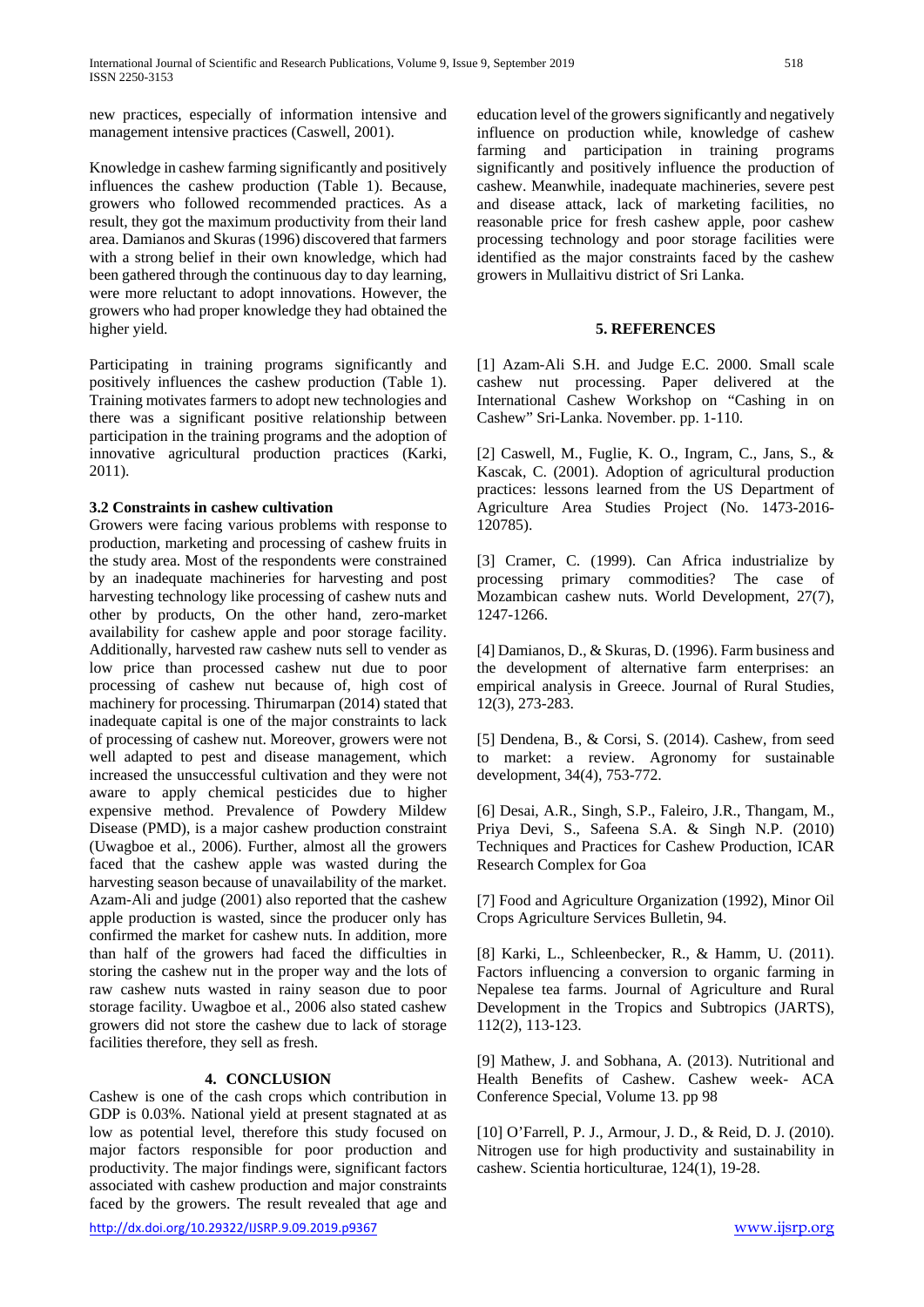[11] Shivani, D., & Reddy, N. S. R. (2000). Correlation and Path-analysis in certain rice (Oryza sativa L.) hybrids. Oryza, 37(3), 183-186.

[12] Sri Lanka Cashew Corporation Annual Report – 2010

[13] Surendra, G. B. B. (1997). Integrated production practices in cashew in Sri Lanka. In Expert Consultation on Integrated Production Practices in Cashew in Asia, Bangkok (Thailand), 7-9 Oct 1997.

[14] Surendra, G. B. B. (1998): Integrated Production practices for Cashew in Sri Lanka. In "Integrated Production Practices in Cashew in Asia". FAO/RAP Publication: 1998/12

[15] Thirumarpan, K. (2014). Factors affecting the production of cashew in Batticaloa district, Published on 04th International Symposium, SEUSL.

[16] Thushyanthini, R. and Sanotharan, N. (2018). "Factors affecting the adoption of recommended agricultural practices by cashew growers in Mannar district of Sri Lanka" International Journal of Advanced Scientific Research, Volume 3; Page No. 04-07.

[17] Uwagboe, E. O., Adeogun, S. O., & Odebode, S. O. (2006). Constraints of farmers in cashew production: a case study of Orire LGA of Oyo State, Nigeria.

#### **6. ACKNOWLEDGMENT**

We gratefully thank for the Sri Lanka Cashew Corporation (SLCC) for providing valuable information and support to conduct this research.

#### **AUTHORS**

**First Author:** Thusyanthini R, BSc (Hons), (University of Peradeniya, Sri Lanka) Sri Lanka School of Agriculture, Department of Agriculture, Sri Lanka rthusi07@gmail.com

**Second Author:** Sanotharan N\*, BSc (Hons), MSc (University of Peradeniya, Sri Lanka) Sri Lanka School of Agriculture, Department of Agriculture, Sri Lanka sanotharan21@gmail.com

**Third Author:** Theavivirathan G, BSc (Hons), (University of Peradeniya, Sri Lanka.

**Correspondence Author-** N. Sanotharan\* sanotharan21@gmail.com